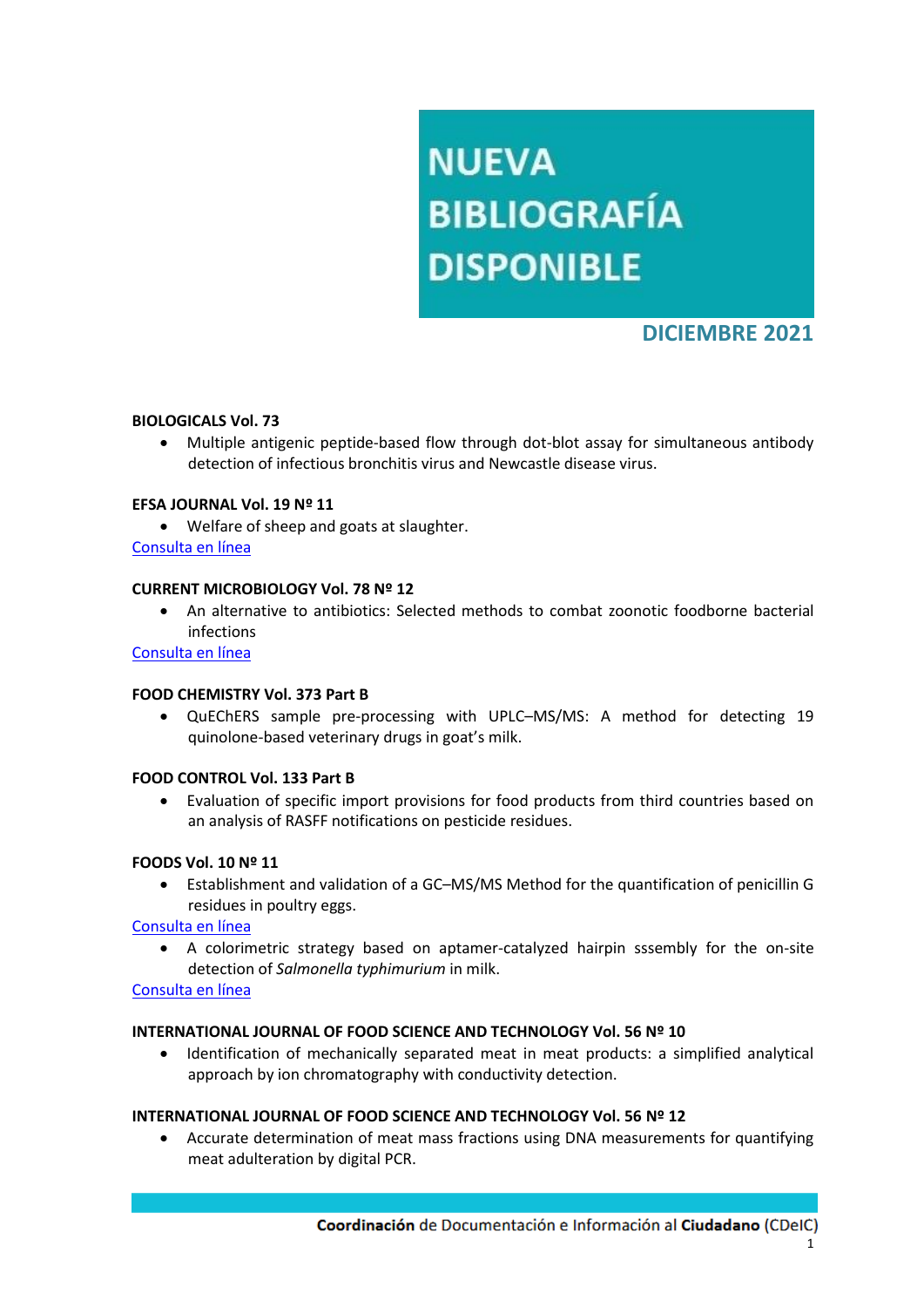# **JOURNAL OF AGRICULTURAL AND FOOD CHEMISTRY Vol. 69 Nº 43**

 New fluorescent probes for the sensitive determination of glyphosate in food and environmental samples.

# **JOURNAL OF AGRICULTURAL AND FOOD CHEMISTRY Vol. 69 Nº 44**

 Multilaboratory collaborative study of a nontarget data acquisition for target analysis (nDATA) workflow using Liquid Chromatography-High-Resolution Accurate Mass Spectrometry for pesticide screening in fruits and vegetables.

## **JOURNAL OF CHROMATOGRAPHY A Vol. 1659**

• Integrated QuEChERS strategy for high-throughput multi-pesticide residues analysis of vegetables.

#### **JOURNAL OF CHROMATOGRAPHY B Vol. 1186**

 Perfluoroalkyl and polyfluoroalkyl substances (PFASs): An optimized LC-MS/MS procedure for feed analysis.

# **JOURNAL OF CHROMATOGRAPHY B Vol. 1187**

 A liquid chromatography coupled to tandem mass spectrometry method for the quantification of spiramycin and its active metabolite neospiramycin in milk of major and minor species: Validation using the accuracy profile.

#### **JOURNAL OF DAIRY SCIENCE Vol. 104 N° 12**

- Rapid and sensitive detection of *Salmonella* in milk based on hybridization chain reaction and graphene oxide fluorescence platform.
- Poly-l-lysine-functionalized magnetic beads combined with polymerase chain reaction for the detection of *Staphylococcus aureus* and *Escherichia coli* O157:H7 in milk.

#### **JOURNAL OF INSECT PHYSIOLOGY Vol. 135**

 Acclimation, duration and intensity of cold exposure determine the rate of cold stress accumulation and mortality in *Drosophila suzukii.*

#### **JOURNAL OF INVERTEBRATE PATHOLOGY Vol. 186**

 Natural extracts as potential control agents for *Nosema ceranae* infection in honeybees, Apis mellifera.

#### **JOURNAL OF THE SCIENCE OF FOOD AND AGRICULTURE Vol. 102 Nº 1**

 Simple method for the determination of anthelmintic drugs in milk intended for human consumption using liquid chromatography–tandem mass spectrometry.

## [Consulta en línea](https://onlinelibrary.wiley.com/doi/epdf/10.1002/jsfa.11361)

# **LA ALIMENTACION LATINOAMERICANA Vol. LV Nº 356**

- Cambio climático: Declaración "Argentina, líder mundial en producción agroindustrial sostenible"
- Más allá de la pandemia: la transformación de los sistemas alimentarios después del COVID-19.

[Consulta en línea](https://publitec.com/wp-content/uploads/LAL356_web.pdf)

#### **MICROBIOLOGICAL RESEARCH Vol. 254**

 Rhizospheric microbiome: Bio-based emerging strategies for sustainable agriculture development and future perspectives.